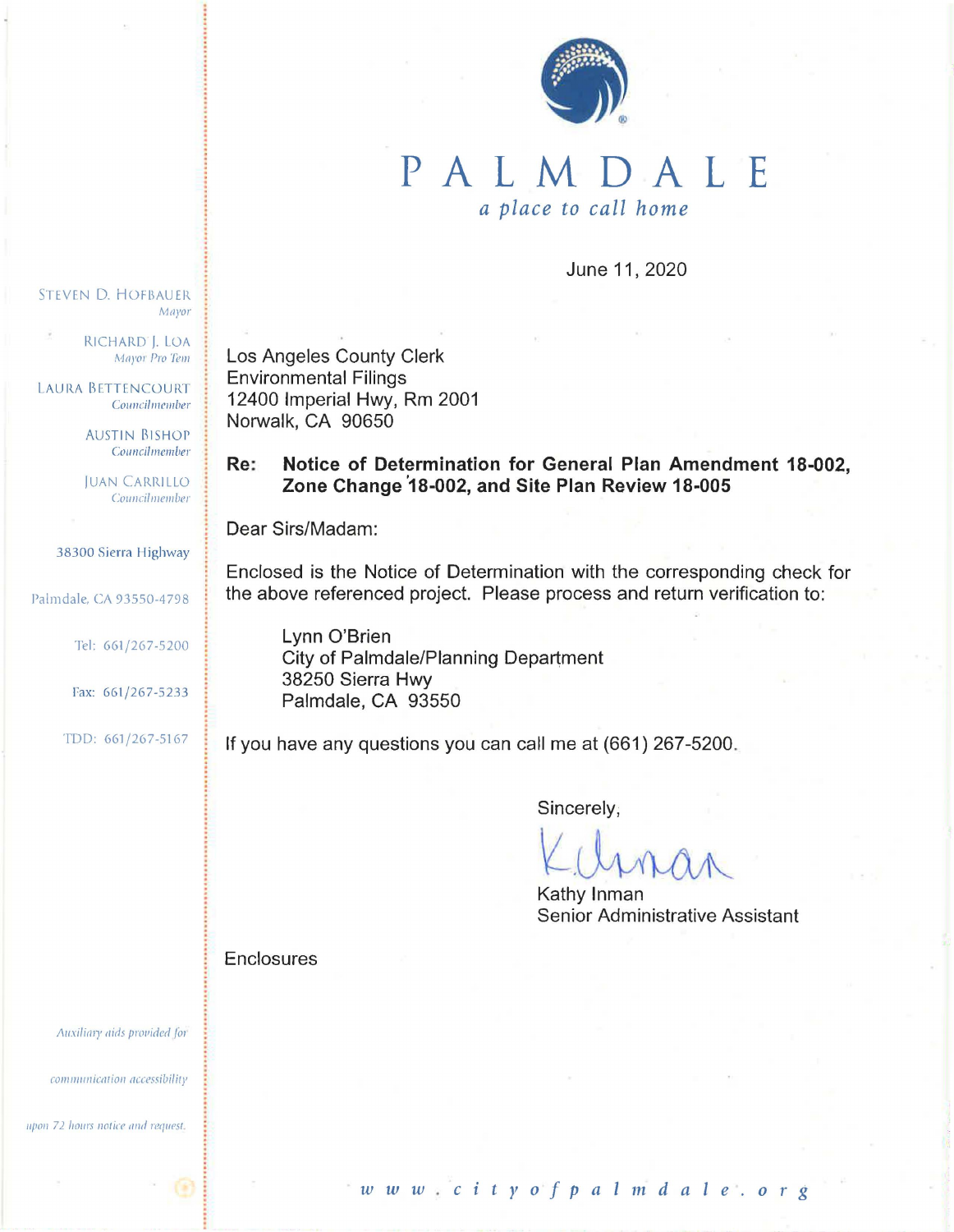

- □ Los Angeles County Clerk Environmental Filings 12400 Imperial Hwy., Rm. 2001 Norwalk, CA 90650
- FROM: City of Palmdale Planning Division 38250 Sierra Highway Palmdale, CA 93550
- □ Office of Planning and Research P.O. Box 3044 Sacramento, CA 95812-3044
- CONTACT: Megan Taggart (661) 267-5213

## **SUBJECT: Filing of Notice of Determination in Compliance With Section 21108 or 21152 of the Public Resources Code**

State Clearinghouse Number: N/A

Project No.: General Plan Amendment 18-002, Zone Change 18-002 and Site Plan Review 18-005

Project Applicant: Phil Terry

Project Location (include county): Two vacant parcels, totaling approximately five acres, located at the southeast corner of Avenue S and 42<sup>nd</sup> Street East (APN's 3052-001-071 and 3052-001-072) City of Palmdale, County of Los Angeles

Project Description: A request to construct 80 townhomes.

This is to advise that the City of Palmdale ( $\boxtimes$  Lead Agency or  $\square$  Responsible Agency) has approved the above described project on June 11, 2020, and has made the following determinations regarding the above described project.

- 1. The project  $\Box$  will  $\boxtimes$  will not] have a significant effect on the environment.
- 2.  $\Box$  An Environmental Impact Report was prepared for this project pursuant to the provisions of CEQA.
	- $\boxtimes$  A Negative Declaration was prepared for this project pursuant to the provisions of CEQA.
- 3. Mitigation measures  $[\boxtimes]$  were  $\square$  were not] made a condition of the approval of the project.
- 4. A mitigation reporting or monitoring plan  $[\boxtimes$  was  $\square$  was not] adopted for the project.
- 5. A Statement of Overriding Considerations  $[\Box$  was  $\boxtimes$  was not] adopted for this project.
- 6. Findings  $[ $\boxtimes$  were  $\square$  were not] made pursuit to the provisions of CEQA.$